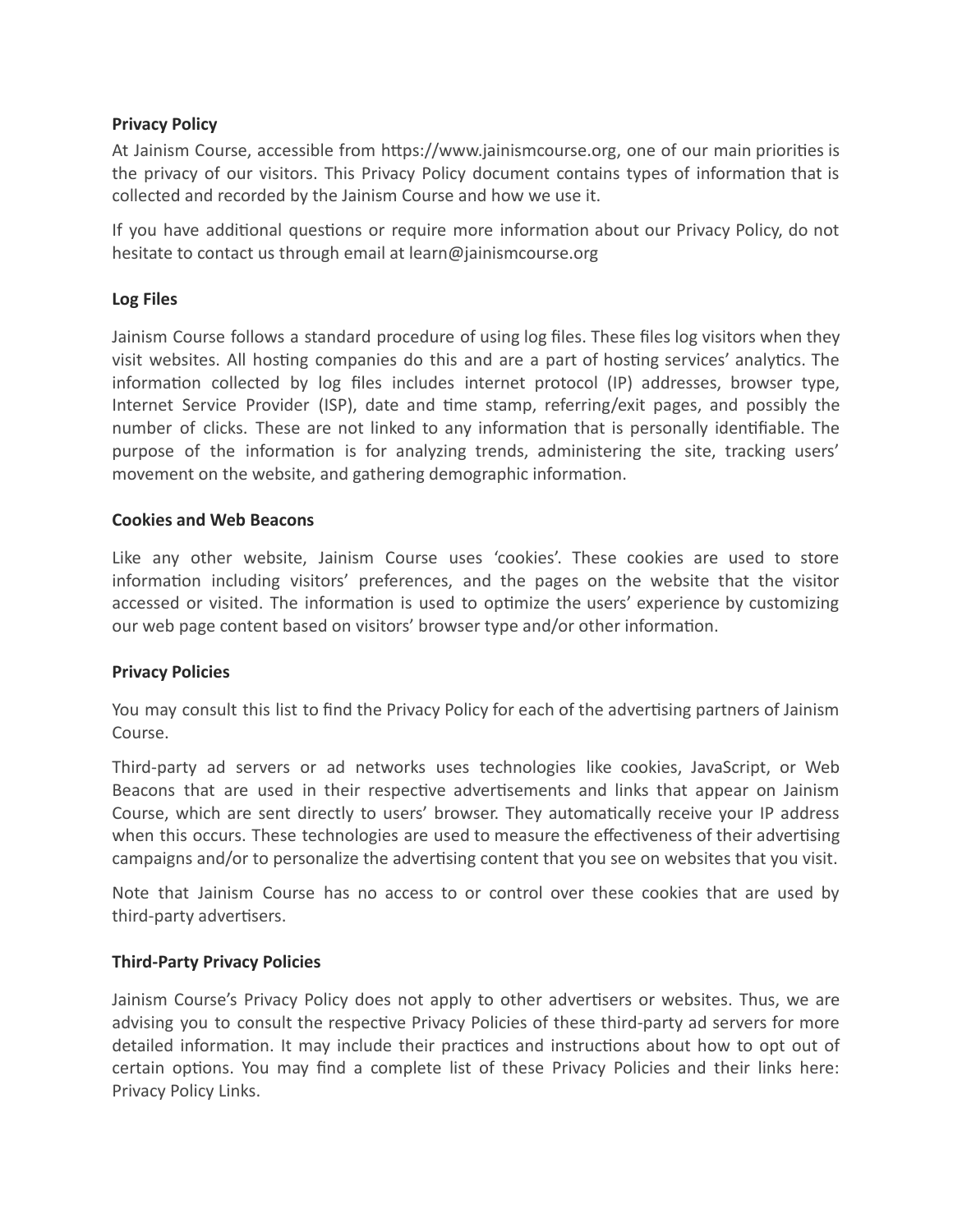You can choose to disable cookies through your individual browser options. To know more detailed information about cookie management with specific web browsers, it can be found at the browsers' respective websites. What Are Cookies?

Jainism Course has taken consent from third party application, Audio, Video and content for using it.

### **Service Providers**

[I/We] may employ third-party companies and individuals due to the following reasons:

- To facilitate our Service;
- To provide the Service on our behalf:
- To perform Service-related services; or
- To assist us in analyzing how our Service is used.

[I/We] want to inform users of this Service that these third parties have access to your Personal Information. The reason is to perform the tasks assigned to them on our behalf. However, they are obligated not to disclose or use the information for any other purpose

#### **Security**

[I/We] value your trust in providing us with your Personal Information, thus we are striving to use commercially acceptable means of protecting it. But remember that no method of transmission over the internet, or method of electronic storage is 100% secure and reliable, and [I/We] cannot guarantee its absolute security.

### **Links to Other Sites**

This Service may contain links to other sites. If you click on a third-party link, you will be directed to that site. Note that these external sites are not operated by [me/us]. Therefore, [I/We] strongly advise you to review the Privacy Policy of these websites. [I/We] have no control over and assume no responsibility for the content, privacy policies, or practices of any third-party sites or services.

**All the contents shown on our website/Applicaons are either created by Jainism Course/ Chaitanya Gun Jain Academy or are shown with the appropriate permission of the authors.**

### **Children's Information**

Another part of our priority is adding protection for children while using the internet. We encourage parents and guardians to observe, participate in, and/or monitor and guide their online activity.

Jainism Course does not knowingly collect any Personal Identifiable Information from children under the age of 13. If you think that your child provided this kind of information on our website, we strongly encourage you to contact us immediately and we will do our best efforts to promptly remove such information from our records.